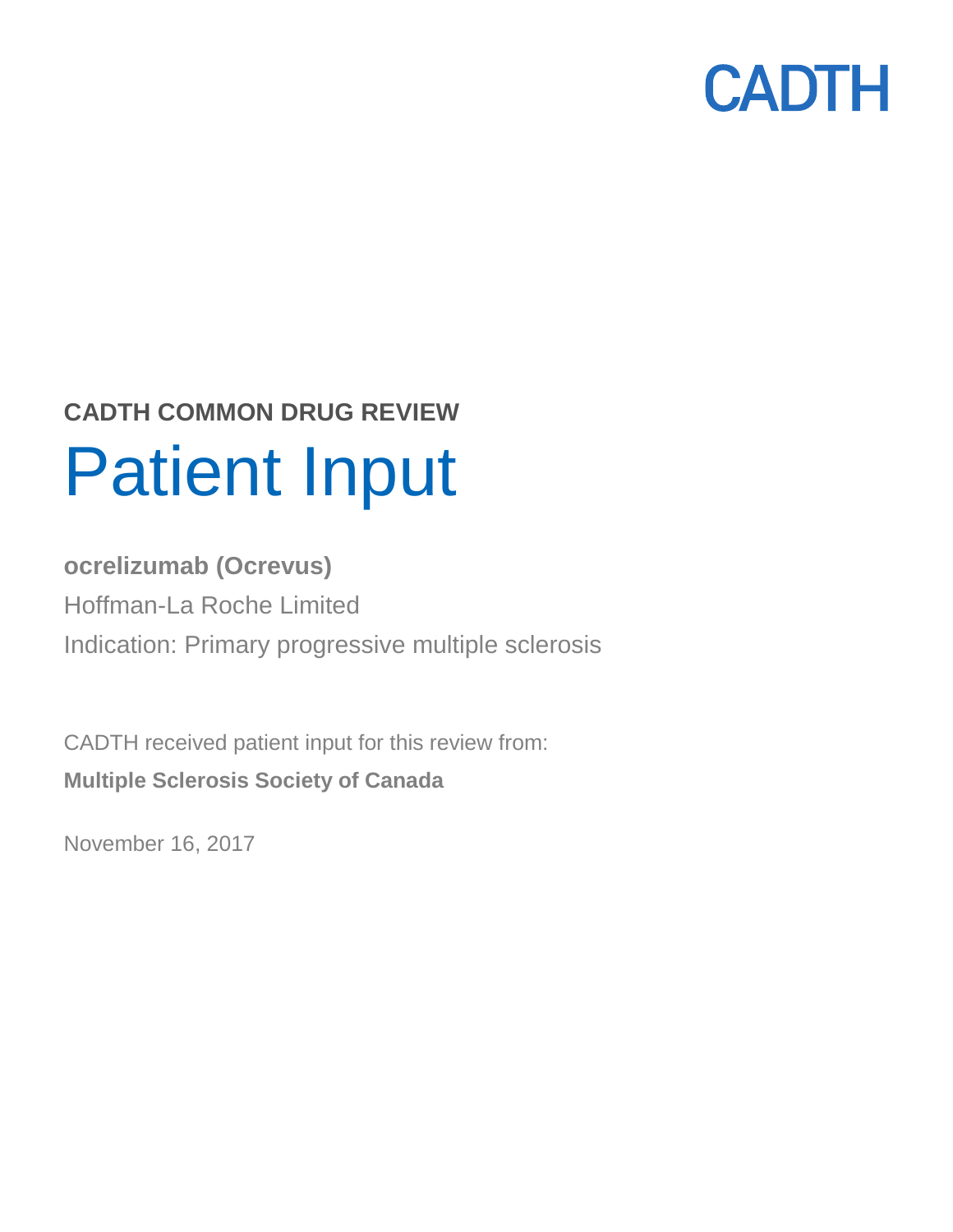**Disclaimer:** The views expressed in each submission are those of the submitting organization or individual; not necessarily the views of CADTH or of other organizations.

While CADTH formats the patient input submissions for posting, it does not edit the content of the submissions.

CADTH does use reasonable care to prevent disclosure of personal information in posted material; however, it is ultimately the submitter's responsibility to ensure no personal information is included in the submission. The name of the submitting patient group and all conflict of interest information are included in the posted patient group submission; however, the name of the author, including the name of an individual patient or caregiver submitting the patient input, are not posted.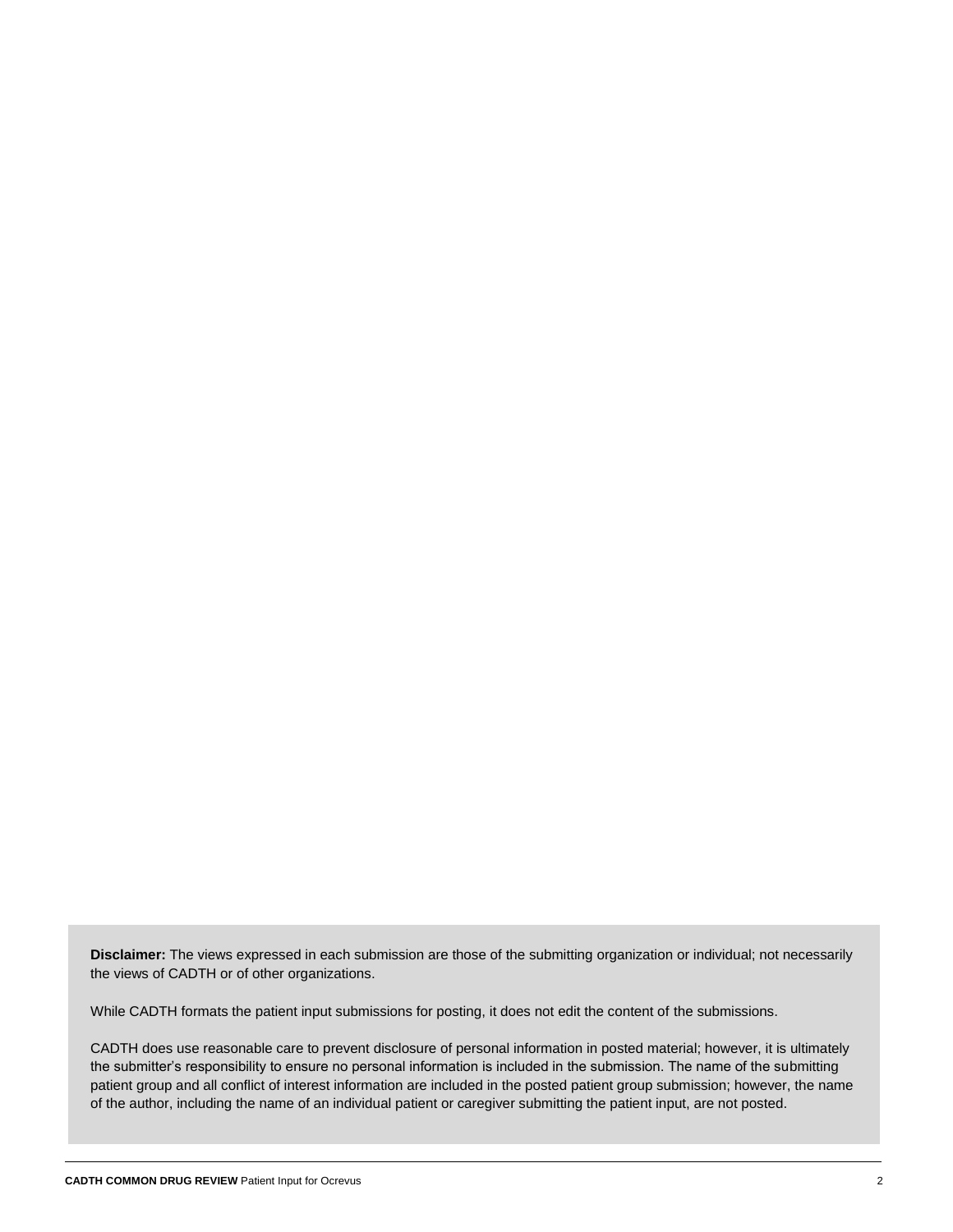## **Patient Group Multiple Sclerosis Society of Canada**

#### **1. About Your Patient Group**

The [Multiple Sclerosis Society of Canada](http://www.mssociety.ca/) provides services to people with multiple sclerosis, their families and caregivers, and funds research to find the cause and cure for the disease. The mission of the MS Society is to be a leader in finding a cure for multiple sclerosis and enabling people affected by MS to enhance their quality of life. The mission is reflected in the organization's daily activities, which aim to support research into the cause, treatment and cure of MS, and provide programs and services that assist people with MS and their families. Since 1948 the MS Society has contributed over \$140 million towards MS research. This investment has enabled the advancement of critical knowledge of MS, and the development of a pipeline of exceptional MS researchers.

#### **2. Information Gathering**

The MS Society of Canada launched an online survey posted to its national website www.mssociety.ca main page and Facebook page in both English and French. Some patient feedback provided in this report was collected in a previous MS Society of Canada online survey (launched May 24, 2017 and concluding July 7, 2017 on the same channels as described above) aimed to acquire qualitative data on quality of life and personal experiences with progressive MS. The Ocrevus for treatment of primary progressive MS survey was posted October 18, 2017 and closed November 8, 2017. In total we received 358 responses. Based on the survey comments, respondents appear to be from Canada however country of origin was not a survey question.

In total we received 358 completed surveys; 230 English respondents and 128 French respondents. Of those who completed the survey, 227 were women and 119 were men (some respondents skipped the question about gender). Over 90% of respondents identified as living with multiple sclerosis (314), and 44 responded as caregivers. The majority of respondents (208) were between the ages of 45-64; 68 respondents were between the ages of 35-44; 53 respondents were over 65 years of age and 20 respondents were between the ages of 25 and 34.

The majority of respondents (186) identified as being diagnosed with primary progressive multiple sclerosis, 55 with relapsingremitting MS, 50 with secondary progressive MS, 19 respondents did not know their type of MS, and 4 respondents had a clinically isolated syndrome (possible MS). Most respondents had been living with primary progressive MS for between 5 and 10 years (72), the remainder between 11 and 20 years (41), between 2 and 4 years (32), less than 2 years (22) and 20 years or more (14). Respondents who identified a diagnosis other than primary progressive MS were not prompted to complete the full survey as the patient feedback request for Ocrevus indicated for relapsing multiple sclerosis had taken place in June 2017, however they were invited to provide feedback to the following statement: In June 2017 the MS Society submitted patient feedback based on survey results related to Ocrevus and relapsing MS. The purpose of this survey is to obtain patient feedback related to Ocrevus and primary progressive MS. If you are affected by MS, we invite you to share any feedback you may have about Ocrevus for the indication of primary progressive MS.

Feedback received in reaction to this statement was diverse and ranged from not knowing about Ocrevus to comparisons between Health Canada's regulatory process and the FDA's regulatory process.

#### **3. Disease Experience**

Primary progressive MS is characterized by a gradual but continuous worsening of the disease over time, without a (PPMS) preceding relapsing course. Approximately 15% of people diagnosed with MS are diagnosed with PPMS. PPMS differs from the more commonly diagnosed relapsing-remitting MS (RRMS) which makes up 85% of all MS diagnoses, in several key ways: it tends to be diagnosed after the age of 40, affects both genders equally, more lesions (damage) are located on the spinal cord and it is almost never diagnosed in childhood. People with progressive MS are more likely to need a wheelchair (more issues with mobility) and to have significant neurological disability. Symptoms include fatigue, cognitive impairment, weakness, spasticity, tremor, poor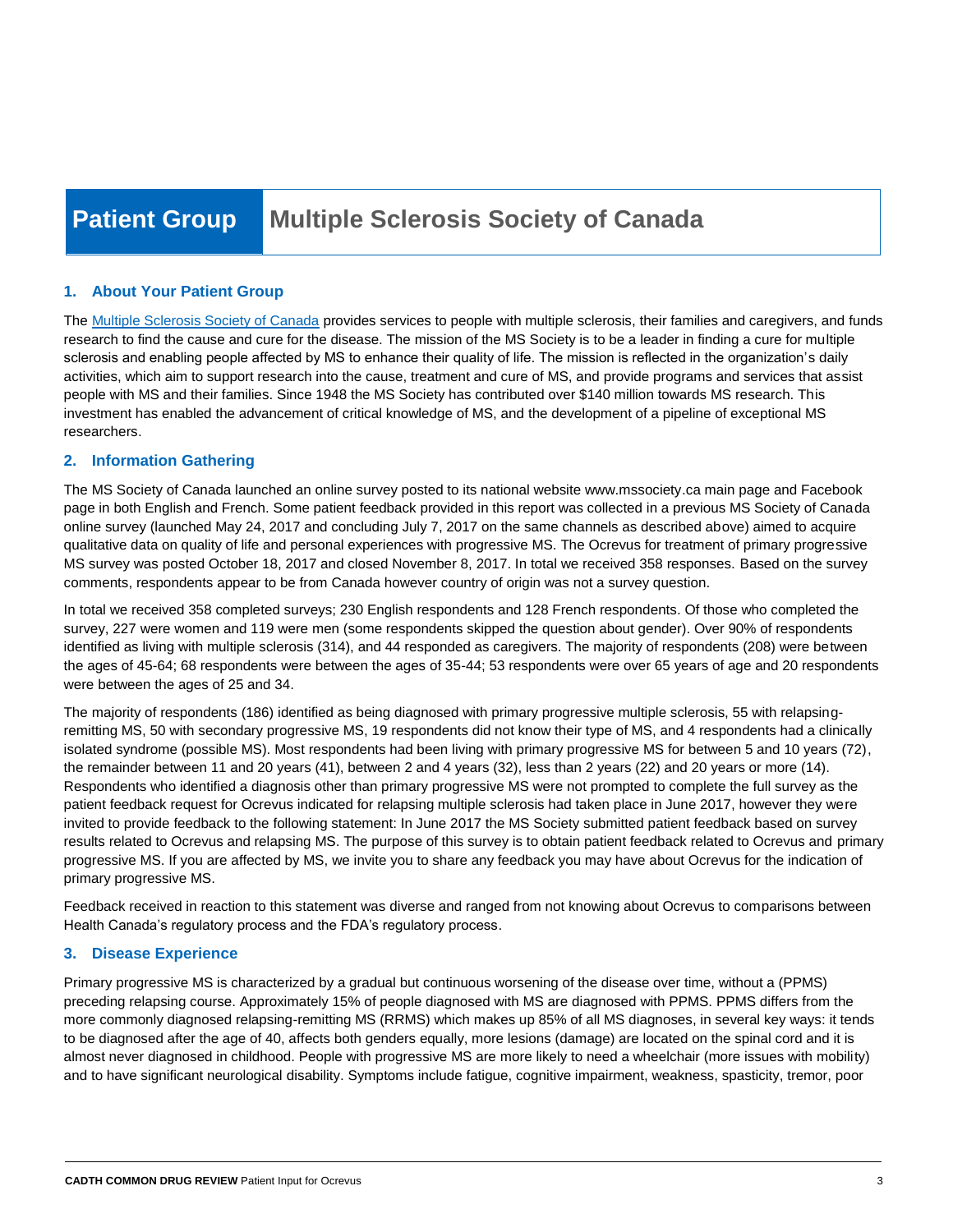coordination, bladder and bowel problems, sexual dysfunction, depression, pain, dizziness, visual issues and issues with speech and swallowing.

- *My quality of life is extremely affected. I am a slave to this disease. Very hard to look after myself because of the monster that has taken over our lives. So tired bored with life. Envious of the freedom my friends have.*
- *Quality of life gradually, often precipitately, disappears with increasing disability, as participation in the outside world becomes limited and social isolation ensues.*
- *I lost my job, ability to enjoy sports I love and outdoors, I lost my independence and dignity.*
- *I am unable to participate in many physical activities I used to. I am unable to work in the profession I love.*
- *I have gone from being very independent having mobility and able to get around to having no mobility and having to rely on family and caregivers 24/7.*

#### **4. Experiences with Currently Available Treatments**

Up until approximately twenty years ago there were no disease modifying treatments for multiple sclerosis, regardless of disease course or phenotype. There are now 14 Health Canada approved disease modifying therapies (DMT) on the market indicated for relapsing forms of MS. None of the DMTs have been approved for primary progressive MS and no drug to date, with the exception of Ocrevus, has shown therapeutic benefit in primary progressive MS. Approved therapies for relapsing MS largely focus on targeting inflammation in the CNS, and have demonstrated to be safe and effective in treating relapsing MS. Inflammation plays a smaller role in progressive MS, which is characterized primarily by neurodegeneration and reduced immune cell activity.

Although uncommon, some survey respondents indicated using one or more of the DMTs indicated for relapsing MS (49) and some were presently, or had previously been treated with an immunosuppressant (6) and 1 respondent had been treated with a medication used off-label (rituximab, the chimeric version of ocrelizumab). About 80% of people with primary progressive MS had no previous treatment with a DMT (250). The remainder (12) had been treated with a symptom management medication (not a DMT) indicated for walking improvement, fampridine. In rare cases of very rapidly progressive MS, typically occurring in patients under age 40, physicians may prescribe immunotherapy agents such as mitoxantrone or cyclophosphamide.

Of those who had used a DMT, only 15 felt the medication was beneficial while 26 stated the medication was not helpful, or they did not know if it was helpful. Not all respondents answered this question. A small number of respondents commented on experienced side effects (24) all of which typical, and known side effects of MS medications. Side effects were reported as being well-managed with, or without treatment (16), had diminished on their own (6) or were not well-managed (10) and included nausea, skin reactions, fatigue, headaches, infections, hair loss and shortness of breath. Treatments currently available to patients with primary progressive MS largely include symptom management medications, complementary and alternative therapies and many non-medicinal therapies and techniques, such as physiotherapy, physical activity and other types of rehabilitation.

- *This is a devastating disease. All therapies that show even a little promise need to be made available to patients.*
- *I suffer from primary progressive MS. It is unfair that there are no treatments available for people with progressive MS. When my doctor told me about Ocrevus and that it was an option for me, I was hopeful. Then Health Canada announces Ocrevus is for relapse remitting MS patients, only. All my hopes were dashed. My condition continues to slowly deteriorate. I ask that Health Canada allow me and people like me to access to Ocrevus. It is the only hope available to us.*
- *The perpetual loss of function that I have experienced since 2000 due to PPMS has had a devastating effect on my life. I have lost my job and my independence and most of all my identity. This would be the first disease modifying drug to help those suffering from PPMS. You have the power to give us hope where it has not existed before . Please help us by approving this drug.*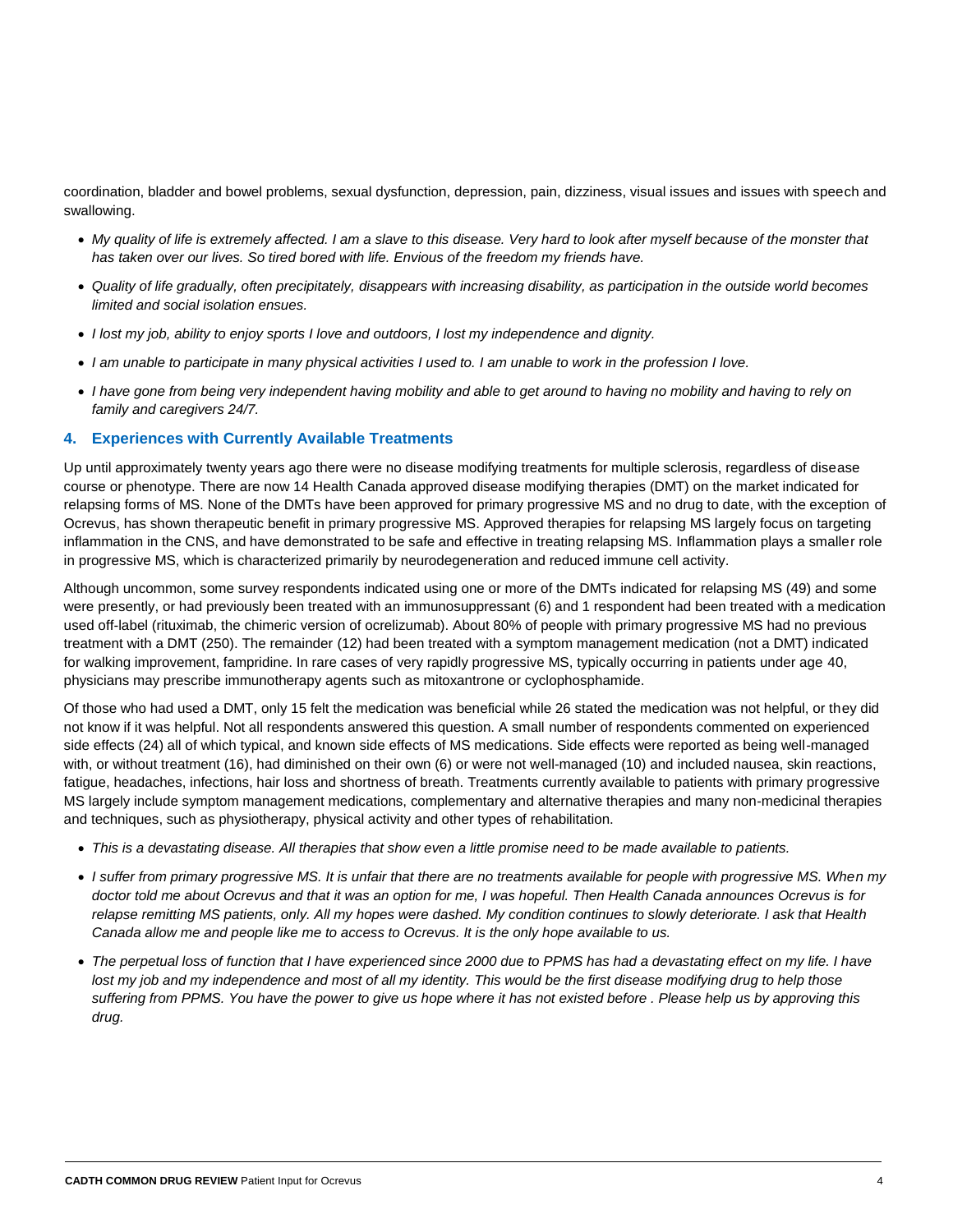#### **5. Improved Outcomes**

Ocrevus will mark the first ever Health Canada approved DMT for primary progressive MS. In total 21 respondents stated that their health care provider suggested Ocrevus as treatment for their MS once approved by Health Canada. Other respondents (121) indicated their health care provider had not mentioned Ocrevus as a future treatment for their MS. When asked why their health care provider recommended Ocrevus as treatment for their MS once it is approved by Health Canada, responses included 'it is the only treatment available for primary progressive MS' (14) and that it would 'help slow the disease progression' (7). A number of respondents skipped this question.

 *I have been living with the effects of PPMS since 2000. Both legs and one arm are totally useless while the other arm is losing*  function. I do not have the strength to keep my body upright while sitting and my vision gets more blurry each year. I do not have *the strength in my chest muscles to cough or blow my nose in order to expel anything. There has been no disease modifying drug available to me during all this time. If this drug has the potential to slow down or even stop the progression of this ugly insidious disease then all who suffer from it must be given the opportunity to have it.*

A list of common and serious adverse side-effects was provided to those without experience with Ocrevus and based on the adverse side-effects, they were asked if they would be willing to trade the risks with the perceived benefit of the drug. In total 175 individuals responded; 103 respondents said they would be willing to trade the risks for the perceived benefits, 24 said no they would not trade the risk and 15 were not sure. The main reasons provided for those not, or unsure of trading the risks for the perceived benefits of Ocrevus were the side effects and lack of long term safety data.

#### **6. Experience with Drug Under Review**

In total only 3 patients had experience with the drug, and it would have been received through a clinical trial and 178 respondents said they had no experience with Ocrevus. Of those being treated with Ocrevus, 1 respondent said they felt Ocrevus had helped their MS, 1 stated it had not helped and the third respondent did not know if it had helped. The patient who stated Ocrevus had helped provided the reason of 'easier drug administration'.

*This drug has brought improvements to my quality of life I see hope finally.*

Experiences with side-effects of Ocrevus varied between the three patients; 1 patient indicated they experienced nausea, headaches, fatigue and pruritis, whereas the other 2 patients treated with Ocrevus stated they had no side-effects at all. Compared to previous treatments 1 patient stated Ocrevus was more effective in treating their MS, the remaining 2 patients treated with Ocrevus did not know if it was more effective. Two of the three patients listed challenges associated with treatment with Ocrevus, which included, getting to the infusion clinic (2) and high cost (1). Concerns related to treatment with Ocrevus were high cost (2), federal, provincial or territorial public coverage (2), common side-effects (1), serious adverse effects (1) and lack of long term safety data (1).

#### **7. Companion Diagnostic Test**

Hepatitis B Virus Screening, Vaccinations (administer all necessary immunizations according to immunization guidelines at least 6 weeks prior to initiation) and Infection Assessment (before every infusion) are required, this may include testing for the John Cunningham virus, which can cause progressive multifocal leukoencephalopathy (PML). We did not request information about companion diagnostic testing in the survey.